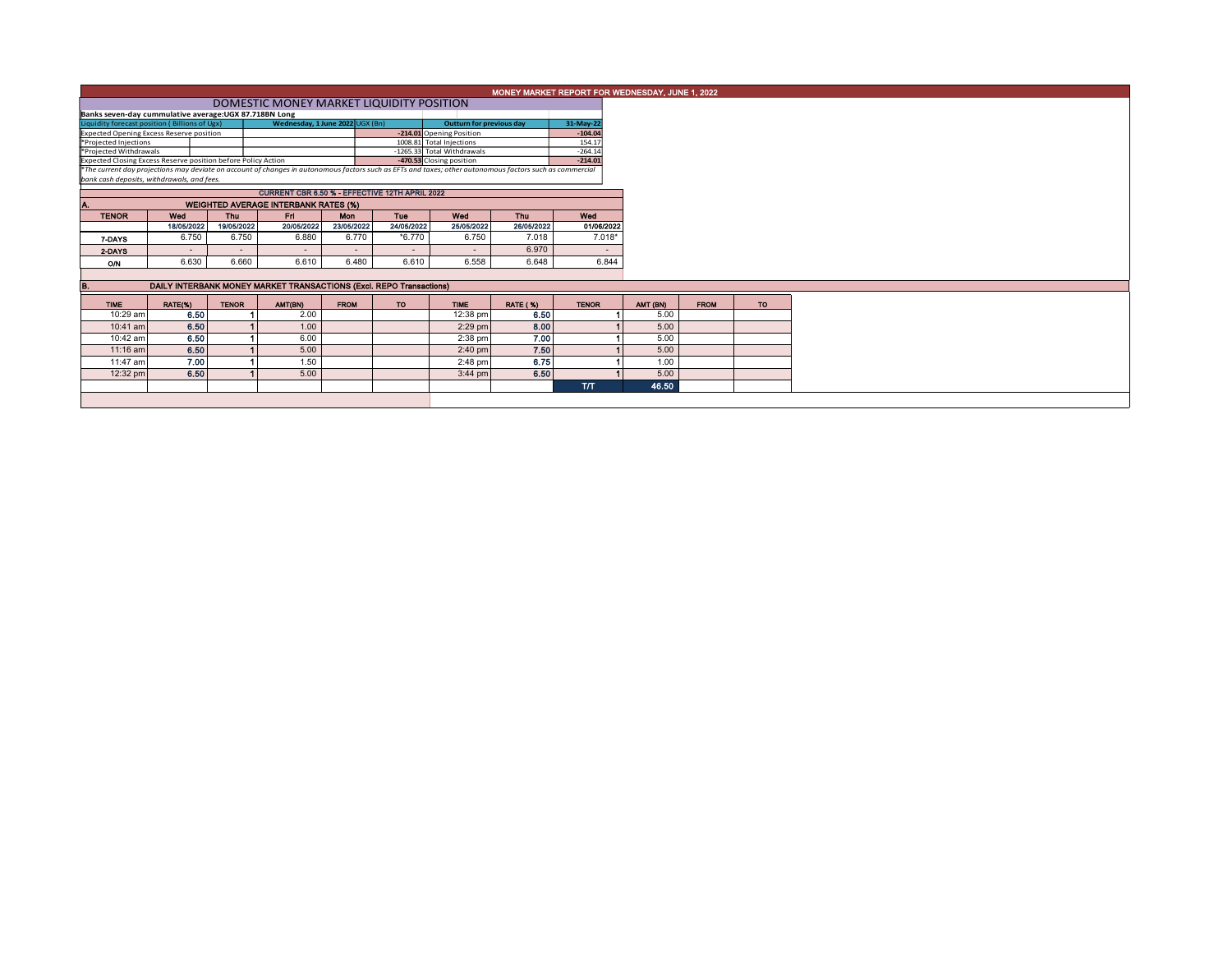| C.9.500         |                        |             |             |                                                                                               |             | CBR AND THE 7- DAY WAR INTERBANK RATES |             |             |                                                                  |             |                          |             |             |                          |              |            |
|-----------------|------------------------|-------------|-------------|-----------------------------------------------------------------------------------------------|-------------|----------------------------------------|-------------|-------------|------------------------------------------------------------------|-------------|--------------------------|-------------|-------------|--------------------------|--------------|------------|
|                 |                        |             |             |                                                                                               |             |                                        |             |             |                                                                  |             |                          |             |             |                          |              |            |
| 9.000           |                        |             |             |                                                                                               |             |                                        |             |             |                                                                  |             |                          |             |             |                          |              |            |
| 8.500           |                        |             |             |                                                                                               |             |                                        |             |             |                                                                  |             |                          |             |             |                          |              |            |
| 8.000           |                        |             |             |                                                                                               |             |                                        |             |             |                                                                  |             |                          |             |             |                          |              |            |
| 7.500           |                        |             |             |                                                                                               |             |                                        |             |             |                                                                  |             |                          |             |             |                          |              |            |
| 7.000           |                        |             |             |                                                                                               |             |                                        |             |             |                                                                  |             |                          |             |             |                          |              |            |
| 6.500           |                        |             |             |                                                                                               |             |                                        |             |             |                                                                  |             |                          |             |             |                          |              |            |
| 6.000           |                        |             |             |                                                                                               |             |                                        |             |             |                                                                  |             |                          |             |             |                          |              |            |
| 5.500           |                        |             |             |                                                                                               |             |                                        |             |             |                                                                  |             |                          |             |             |                          |              |            |
| 5.000           |                        |             |             |                                                                                               |             |                                        |             |             |                                                                  |             |                          |             |             |                          |              |            |
| 4.500           |                        |             |             |                                                                                               |             |                                        |             |             |                                                                  |             |                          |             |             |                          |              |            |
| 4.000           |                        |             |             |                                                                                               |             |                                        |             |             |                                                                  |             |                          |             |             |                          |              |            |
|                 | 16/05/2022             |             | 17/05/2022  | 18/05/2022                                                                                    | 19/05/2022  |                                        | 20/05/2022  | 23/05/2022  | 24/05/2022                                                       | 25/05/2022  | 26/05/2022               |             | 27/05/2022  | 30/05/2022               | 31/05/2022   | 01/06/2022 |
|                 |                        |             |             |                                                                                               |             |                                        |             |             |                                                                  |             |                          |             |             |                          |              |            |
|                 |                        |             |             |                                                                                               |             |                                        |             |             |                                                                  |             |                          |             |             |                          |              |            |
|                 |                        |             |             |                                                                                               |             |                                        |             |             |                                                                  |             |                          |             |             |                          |              |            |
|                 |                        |             |             |                                                                                               |             |                                        |             |             | • Overnight WAR = 7-day WAR CBR rate - Upper bound - Lower bound |             |                          |             |             |                          |              |            |
| D.              |                        |             |             | MONETARY POLICY OPERATIONS MATURITIES PROFILE: (02-JUNE- 2022 TO 19-JANUARY- 2023)            |             |                                        |             |             |                                                                  |             |                          |             |             |                          |              |            |
| <b>DATE</b>     |                        | <b>THUR</b> | <b>THUR</b> | <b>THUR</b>                                                                                   | <b>THUR</b> | <b>THUR</b>                            | <b>THUR</b> | <b>THUR</b> | <b>THUR</b>                                                      | <b>THUR</b> | <b>THUR</b>              | <b>THUR</b> | <b>THUR</b> | <b>THUR</b>              | <b>TOTAL</b> |            |
|                 |                        | 02-Jun-22   | 09-Jun-22   | 16-Jun-22                                                                                     | 23-Jun-22   | 30-Jun-22                              | 07-Jul-22   | 14-Jul-22   | 28-Jul-22                                                        | 04-Aug-22   | 18-Aug-22                | 10-Nov-22   | 08-Dec-22   | 19-Jan-23                |              |            |
| <b>REPO</b>     |                        | 639.69      | $\sim$      | $\sim$                                                                                        | $\sim$      |                                        | $\sim$      | $\sim$      | $\sim$                                                           | $\sim$      | $\sim$                   | $\sim$      | $\sim$      | $\overline{\phantom{a}}$ | 639.69       |            |
| <b>REV REPO</b> |                        | $\sim$      | $\sim$      | $\sim$                                                                                        |             | $\sim$                                 | $\sim$      | $\sim$      | $\sim$                                                           | $\sim$      | $\overline{\phantom{a}}$ | $\sim$      | $\sim$      |                          | $\sim$       |            |
|                 |                        | 304.20      | 497.37      |                                                                                               | 69.70       | 26.03                                  | 73.14       |             | 41.06                                                            | 33.00       | 26.60                    | 15.00       | 22.13       | 12.57                    | 1,120.80     |            |
|                 | <b>BOU BILL/DEPO A</b> |             |             |                                                                                               |             |                                        |             | $\sim$      |                                                                  |             |                          |             |             |                          |              |            |
| <b>TOTALS</b>   |                        | 943.89      | 497.37      | <b>COL</b>                                                                                    | 69.70       | 26.03                                  | 73.14       | $\sim 100$  | 41.06                                                            | 33.00       | 26.60                    | 15.00       | 22.13       | 12.57                    | 1,760.49     |            |
|                 |                        |             |             | Total O/S Deposit Auction & BOU Bill balances held by BOU up to 19 JANUARY 2023: UGX 1,121 BN |             |                                        |             |             |                                                                  |             |                          |             |             |                          |              |            |
|                 |                        |             |             | Total O/S Repo, Reverse Repo, BOU Bill balances held by BOU: UGX 1,760 BN                     |             |                                        |             |             |                                                                  |             |                          |             |             |                          |              |            |

|                                | (EI) STOCK OF TREASURY SECURITIES                                                    |             |                  |            | EII)<br><b>MONETARY POLICY MARKET OPERATIONS</b> |                     |                     |         |                |         |  |  |
|--------------------------------|--------------------------------------------------------------------------------------|-------------|------------------|------------|--------------------------------------------------|---------------------|---------------------|---------|----------------|---------|--|--|
|                                | LAST TBIILS ISSUE DATE: 25-MAY-2022                                                  |             |                  |            | (VERTICAL REPOS, REV-REPOS & BOU BILL)           |                     |                     |         |                |         |  |  |
|                                | On-the-run O/S T-BILL STOCKs (Bns-UGX)                                               |             | 5.765.18         | 08/06/2022 | Column1                                          | Column <sub>2</sub> | Column <sub>3</sub> | Column4 | <b>Column5</b> | Column6 |  |  |
|                                | On-the-run O/S T-BONDSTOCKs(Bns-UGX)                                                 |             | 23.894.63        |            | 08/06/2022 BOU BILL                              | $05$ -May           | 292.63              | 6.998   |                | 28      |  |  |
| TOTAL TBILL & TBOND STOCK- UGX |                                                                                      |             | 29.659.81        |            | <b>BOU BILL</b>                                  | 05-May              | 25.75               | 7.103   |                | 56      |  |  |
| O/S=Outstanding                |                                                                                      |             |                  |            | <b>BOU BILL</b>                                  | 05-May              | 40.38               | 7.348   |                | 84      |  |  |
| <b>MATURITY</b>                | <b>TOTAL STOCK</b>                                                                   | YTM (%)     | <b>CHANGE IN</b> |            | <b>REPO</b>                                      | 06-May              | 234.00              | 6.500   |                |         |  |  |
|                                | <b>(BN UGX)</b>                                                                      | AT CUT OFF* | YTM (+/-)        |            | <b>REPO</b>                                      | 09-May              | 354.00              | 6.500   |                |         |  |  |
| 91                             | 97.84                                                                                | 6.501       | $-0.100$         |            | <b>REPO</b>                                      | 10-May              | 280.00              | 6.500   |                |         |  |  |
| 182                            | 349.80                                                                               | 7.989       | $-0.011$         |            | <b>REPO</b>                                      | 12-May              | 494.00              | 6.500   |                |         |  |  |
| 364                            | 5.317.54                                                                             | 9.000       | 0.000            |            | <b>BOU BILL</b>                                  | 12-May              | 280.32              | 6.998   |                | 28      |  |  |
| 2YR                            | 755.00                                                                               | 9.900       | $-0.590$         |            | <b>BOU BILL</b>                                  | 12-May              | 24.82               | 7.109   |                | 56      |  |  |
| 3YR.                           |                                                                                      | 12.090      | $-1.010$         |            | <b>BOU BILL</b>                                  | 12-May              | 11.87               | 8.500   |                | 252     |  |  |
| 5YR.                           | 963.61                                                                               | 14,390      | 1.390            |            | <b>REPO</b>                                      | 13-May              | 72.00               | 6.500   |                |         |  |  |
| 10YR                           | 10.838.58                                                                            | 13.750      | 0.250            |            | <b>REPO</b>                                      | 17-May              | 3.00                | 6.500   |                |         |  |  |
| 15YR                           | 9,302.55                                                                             | 14.390      | $-1.510$         |            | <b>REPO</b>                                      | $19-May$            | 40.00               | 6.500   |                |         |  |  |
| 20YR                           | 2.034.90                                                                             | 15,900      | 0.400            |            | <b>REPO</b>                                      | 20-May              | 40.00               | 6.500   |                |         |  |  |
|                                | Cut OFF is the lowest price/highest vield that satisfies the auction awarded amount. |             |                  |            | <b>REPO</b>                                      | 23-May              | 29.00               | 6.500   |                |         |  |  |
|                                |                                                                                      |             |                  |            | <b>REPO</b>                                      | 24-May              | 146.00              | 6.500   |                |         |  |  |
|                                |                                                                                      |             |                  |            | <b>REPO</b>                                      | 25-May              | 178.50              | 6.500   |                |         |  |  |
|                                |                                                                                      |             |                  |            | <b>REPO</b>                                      | 26-May              | 399.00              | 6.500   |                |         |  |  |
|                                |                                                                                      |             |                  |            | <b>REPO</b>                                      | 27-May              | 147.00              | 6,500   |                |         |  |  |
|                                |                                                                                      |             |                  |            | <b>REPO</b>                                      | 30-May              | 95.00               | 6.500   |                |         |  |  |
|                                |                                                                                      |             |                  |            | <b>REPO</b>                                      | $31$ -May -         | 93.00               | 6.500   |                |         |  |  |

WAR-Weighted Average Rate